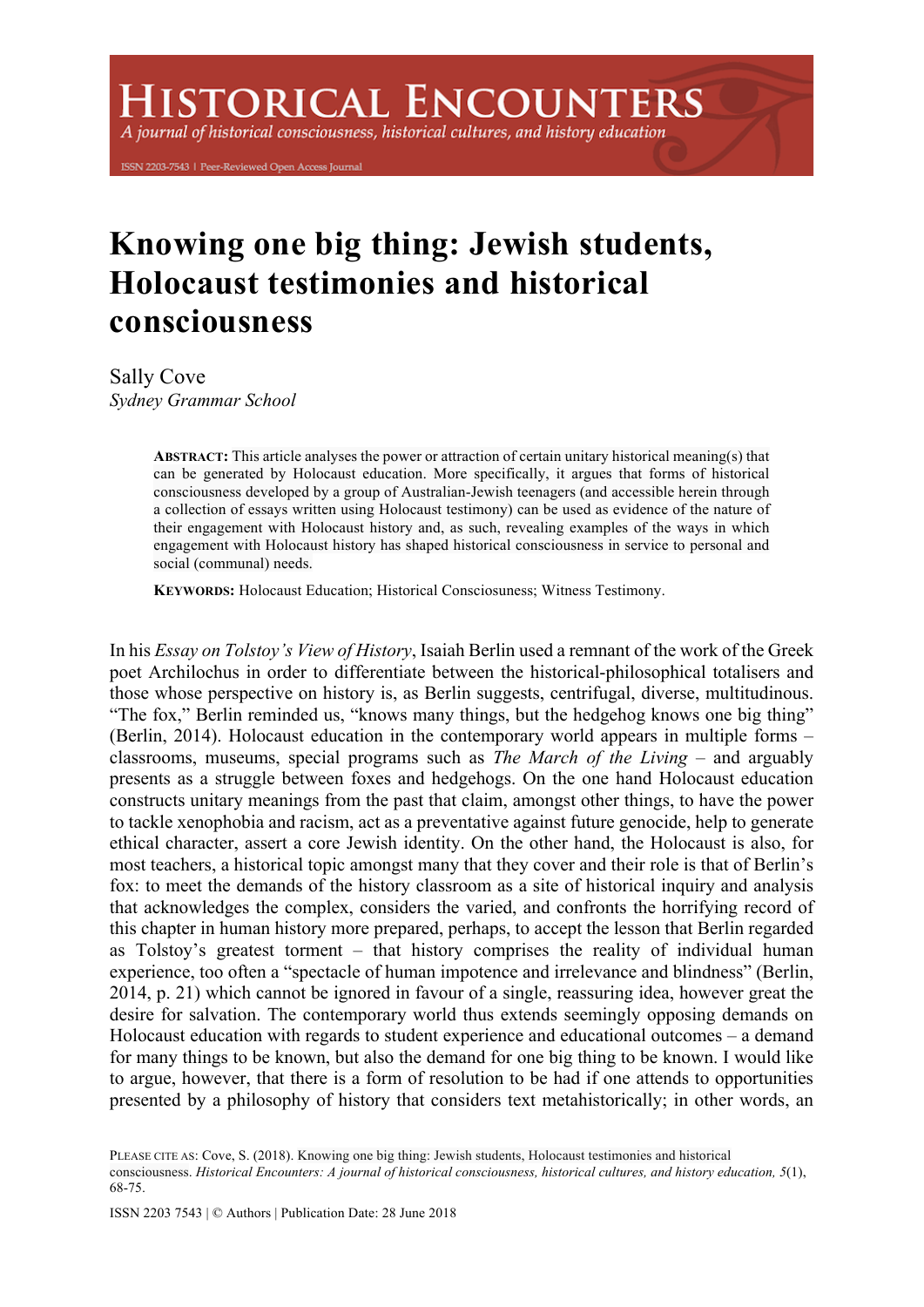approach that studies the meanings constructed by students using the historical record and historical testimonies as being themselves indicative of what it is that history can tell us about the formation of historical consciousness. Berlin might have said that this approach is that of the fox who studies the hedgehog, rather than attempts to devour him.

The empirical base for this study is a nine-year record of Holocaust research, testimony use and personal reflection by Australian-Jewish teenagers of the  $10<sup>th</sup>$  grade (aged between fifteen and sixteen years), developed between 2005 and 2014 at Emanuel School in Sydney. This is an ongoing and thus ever-expanding archive of the Holocaust in the contemporary world of young Australian-Jews. It stems from an essay competition funded by a survivor, Paul Drexler, in memory of his father Eugen, who died during the war – killed during a bombing raid, but ultimately a victim of the Nazi forced labour program. Paul Drexler himself, a Slovakian-Jew, survived Theresienstadt as a child along with his mother, emigrated to Australia after the war, and sent his children to Emanuel School – a pluralist, co-educational Jewish day school. The essay contest is mandatory for all students; all essays have to meet set marking criteria and are completed within the same time frame and within the same age cohort. The essays are thus a coherent and defined body of work. They provide a ready source for discussions involving generational change and awareness, issues relating to notions of collective as well as individual identity and memory, and insights into the pedagogical advantages and shortcomings of such an approach to Holocaust education. They also provide a remarkable opportunity for the researcher to access the historical knowledge and understanding, as well as familial, community and personal aspects of students' relationships to the subject of the *Shoah*. Each essay is different – it takes as its starting point a different survivor story, works with the testimony in different ways, and the students perform at varying levels when it comes to historical research, synthesis and exposition. However, what is fascinating about these works is that they almost invariably develop one of a small selection of singular ideas about the Holocaust that they draw from the history that they have constructed. This idea is incorporated either as a form of personal expression that occurs externally to a historical narrative, or is incorporated into the essay either as a device to shape the way in which the narrative proceeds or as a way of bringing an always harrowing story to a conclusion that really does communicate closure and thus, by implication, the understanding of a meaning to this Jewish history. I have loosely categorised these unitary meanings (constructions of discrete forms of historical consciousness) under the headings of agency, *Zakhor,* absence and identity.

Agency is perverse from a historical perspective, but from a philosophical perspective it serves as a poignant reminder of how strongly we resist acknowledging the intense vulnerability of the human body when subjected to historical forces such as war and genocide. It describes the students' determination to see survival as a consequence of human agency – the consequence of acts of self-preservation made possible by strength of character and will. Writing in 2005 about his Hungarian-Jewish grandmother, J.S. notes several times in his opening paragraphs that this was the story of "the determination of one woman to survive," "a strong-willed woman [...] able to physically and mentally persevere during the *Shoah*" (J.S., 2005). In 2006, student N.G., describing her great-grandmother being brought to a selection with a shoulder infection that would see her selected and gassed, wrote that "[she] had failed to battle the conditions of the camp," (N.G., 2006) as though it were an absence of will power that wrought the infection and brought her under the scrutiny of Mengele. In 2007, J.K. asserted that "the truth" was that one could survive by "focusing on survival, and by using one's resources" (J.K., 2007). A 2010 essay by A.K., concluded that her grandmother possessed "raw survival instincts," (A.K., 2010) useful during a war that saw her make her way alone, on foot, from Poland to the Soviet Union in 1942. These are a small sample, but they serve as exemplars for this particular idea. Its popularity with students is understandable. First, they are often recounting the stories of grandparents that they admire and love generally, and whose survival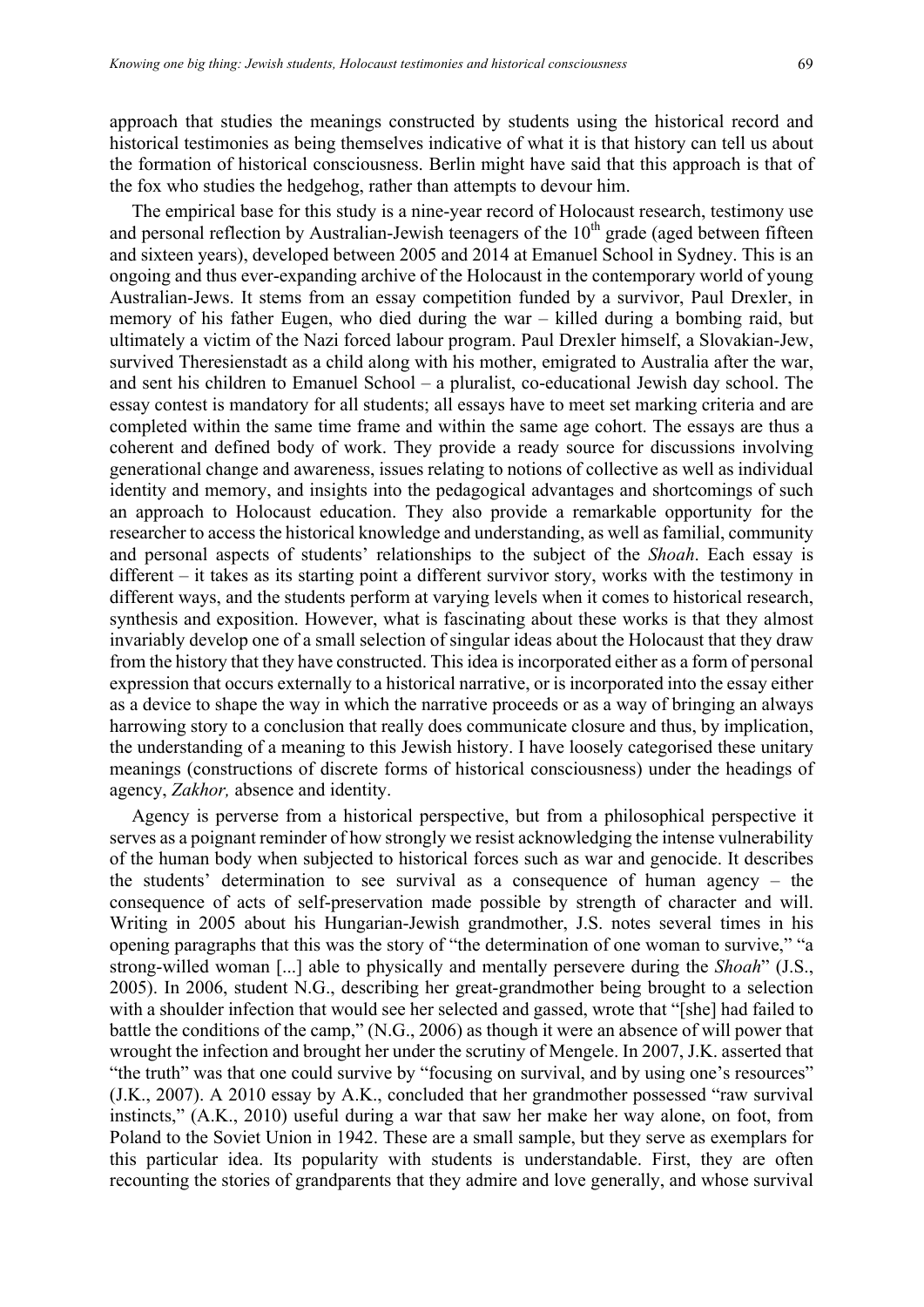they admire and respect specifically. They know the character of their grandparents and that character becomes a part of how they then understand their story of survival. Second, they are dealing with an element of the testimony that they are working with. There is no doubt that survivor testimony offers examples or claims of agency – deliberate acts, expressions of willpower – and there is no need to doubt, for all of Tolstoy's impotence, irrelevance and blindness, that there were times when it made a difference. The essay's sponsor, Paul Drexler, tells his story to the students each year, before they commence their research, and part of his narrative is a reflection on his mother's role in his survival. Her determination for her son to survive the conditions of Theresienstadt was, for the son, evident in her efforts to house him with her and feed him as much as she could lay her hands on – at no doubt great personal risk. Her efforts alone can't account for his survival, which obviously relied on factors far beyond her control (the failure of the German war effort, the advancing Red Army, and so on); but it no doubt contributed. J.K.'s convictions about the ability to survive being dependent on personal resourcefulness are in part attributable to the testimony that he was using, that of his grandfather. However his grandfather's testimony does not necessarily lead most obviously to J.K.'s rather empowering assertion. The grandfather's testimony reads, "We could not think of escaping [...] In those times you are an animal. You are just trying to survive, trying to be" (J.K., 2007). There is something essential and bare about the grandfather's testimony, the comparison with an animal suggesting an entity stripped of the capacity for decision making and driven only by a primal instinct, that does not make its way into the grandson's conclusion – that his grandfather had been resourceful and focused; that he had used his "resources" to survive. Even the grandson's question that gave rise to the response – whether his grandfather had ever considered trying to escape – suggests a desire to believe in a capacity for action unknown and unknowable for most of those who found themselves in a Nazi concentration or death camp.

This leads to a third consideration of student searches for and claims of agency against appalling odds and in impossible situations – what, borrowing from Nietzsche, might be dubbed a will to power. The desire to perceive the human capacity to force action and outcome through strength of will, personal resourcefulness, determination, courage, and so on is frequently a feature of this source material. Of course Nietzsche was a hedgehog, as Berlin himself observed, and an ahistorical one at that, claiming that "Insofar as history stands in the service of life, it stands in the service of an unhistorical power," and, further, that "with a certain excess of history, living crumbles away and degenerates" (Nietzsche, 1957). Regarding the fox-like historian as incapable of living dynamically – being too burdened by the knowledge of human history – Nietzsche leads us to the paradox observed herein: that, discursively, the will to power exists (in the examples used by these students) as an act of resistance against, and thus absolutely as a product of, detailed, complex, relentless history. What leads these students to their claims of agency is not an ignorance of history, although in some cases their knowledge is certainly sketchy, but an act of resistance to the inexorable lesson it seems to be communicating – that in this time individuals, whole families, entire communities were destroyed because they lacked the power to counter or overcome the actions of a state that had committed itself first to war and then to genocide; *ergo,* that a modern state has the power to subject people to physically intolerable conditions, to collect them, organise them, transport them and murder them. It is thus, of itself, a historical phenomenon (although no doubt it is also claimed by sociology and psychology); an observable reaction amongst these young Jews to their engagement with the historical record and testimonies of the Holocaust.

This phenomenon is also, of course, connected to the second category – *Zakhor*. To remember, *Zakhor*, is not a historical act. Indeed, in the biblical tradition it is obligation more than it is chronicle, a keeping of faith more than a preservation of records: "[...] the Hebrew Bible seems to have no hesitations in commanding memory. Its injunctions to remember are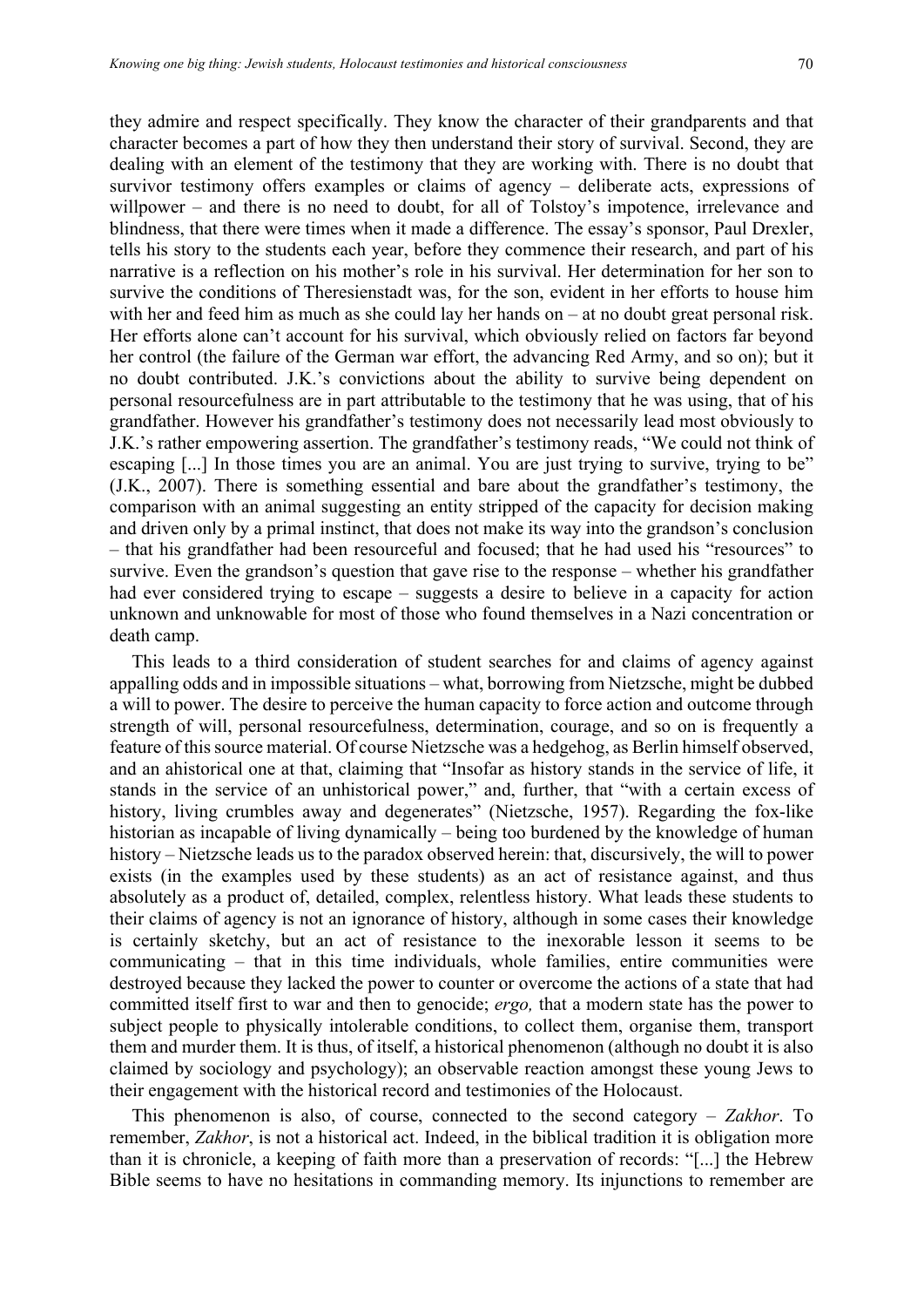unconditional, and even when not commanded, remembrance is always pivotal" (Yerushalmi, 1996). Moreover, Yerushalmi (1996) goes on to note, "Only in the modern era do we really find, for the first time, a Jewish historiography divorced from Jewish collective memory and, in crucial respects, thoroughly at odds with it" (p. 93). Once again we discover tension as Jewish historiography is positioned in contrast to the act of sustaining – and indeed selecting - memory. This tension has only increased as the profession of the historian has become less inclined towards the search for a total history that could suggest laws of development, or overarching, spiritually and culturally gratifying principles, and more inclined to embrace not only the necessarily fragmented and imperfect explanatory role, but also the critical role, deconstructing the edifices of collective memory along with everything else. However, in the writing of these teenagers there exists the un- or anti-cynical conviction that history remains a task filled with the obligation to remember, an obligation made acute by the subject material with which they deal.

In 2009, L.B. began her essay with a quote from Douglas Adams: "Human beings, who are almost unique in having the ability to learn from the experience of others, are also remarkable for their apparent disinclination to do so." However, half a paragraph later L.B. remarks about the quote only that it demonstrates "the value of sharing experiences," (2009) Adams' cynical caveat is ignored or lost to the writer's desire to see in her work a commitment to the collective enterprise of remembrance. J.S. is perhaps the most moving and adamant example of a sense of obligation, writing that "Whilst my grandmother never spoke to me of the details involving the death of my great grandmother, and my great-great grandmother, it is my responsibility to convey the inhumanity of the Nazi gassing chambers, to ensure the world learns the lessons from history and never repeats them" (J.S., 2005). J.S.'s sense of his own role leads to an exhortation that is historical in context, moral in conviction, and deeply personal in tone. In the text it does not sit as a piece of reflective writing at the beginning or end of the essay, but rather erupts out of a passage describing the process of selection at Auschwitz. It reads like a moment of irrepressible anger; a sudden tirade against the events he is forced to recount. It also communicates a sense of taking up the task that his grandmother refused – bearing witness to atrocities that she chose not to discuss. Perhaps this is the extension into a new generation of what Marianne Hirsch dubbed 'post memory' when describing the experience of the children of survivors who lived the Holocaust as a pervasive narrative in their lives, but one the trauma of which – because it predated their own birth – they had no immediate claim to, in spite of its very real and ongoing effects. However there is little sense in any of the texts examined to suggest that this new generation feels itself enmeshed in the trauma. Rather they configure their role as one of recording and remembering. As J.S. demonstrates, this is not a dispassionate act, and it is not without a sense of personal responsibility, but it occurs observationally - from outside the narrative, rather than from within.

E.M., writing in 2012, recognises the ongoing impact of trauma in the lives of her grandmother and great-grandmother, stating that "Long after the war had ended, Eva feared another confrontation and the threat of persecution hung over both her and her daughter. They always felt a sense of unease around government officials and found it difficult to trust authority. Holocaust survivors are burdened by the memories of their experiences..." (E.M., 2012). However, at no point does E.M. imply that she has been personally affected in the same way by her family's experience. Her essay is a comprehensive record constructed without a clear articulation of its part in 'remembering.' It stands in contrast to the work of J.S., in which his grandmother's traumatic experience is clearly linked to his own imperative to write as he claims, "I have written my grandma's story as a historical text that ensures the atrocities of the *Shoah* will never be forgotten" (J.S., 2005). J.S.'s invocation to remember, his sense of responsibility to convey events, the insistence or fear that forgetting will lead to repetition, all suggest somewhat irresistibly the reading of this text as seeking empowerment in the same way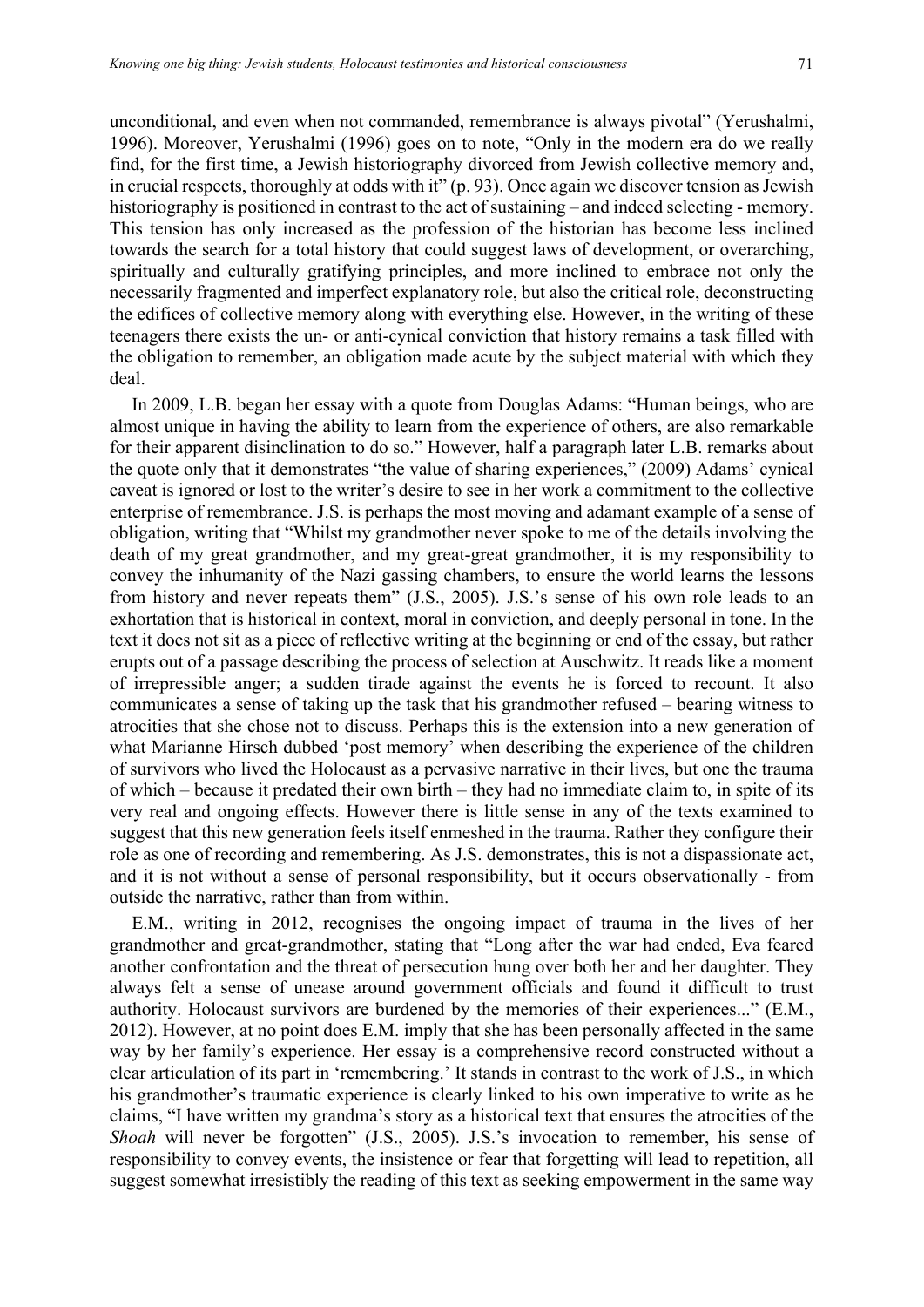as the idea of agency seeks empowerment. In this case it is gained by positioning history as a bulwark against further inhumanity - by accepting the responsibility to remember because remembrance is a weapon against forgetting, and forgetting, as J.S. sees it, is what allows for "Holocaust deniers" – which his own work is "a piece of evidence against." And, finally, he concludes that "Those who do not learn lessons from history will be forced to relive them" (J.S., 2005).

Students such as J.S. or L.B. do not stop to reflect on whether there is any evidence to suggest that human history demonstrates the capacity of history itself (as a knowledge system) to divert societies away from catastrophe, anymore than they consider the contradiction between their own conclusions about agency and their subjects' conclusions about luck, chance, accident or, in the case of N.G.'s subject, a belief that a mother, killed by the Nazis, acted as spiritual protection for her daughter. Agency and the demands of memory and the memorial role of history – shorthanded here as *Zakhor* - are ideas that the essays have in common, and they are defensive ideas, ideas suggestive of the students' need to assert a sense of their own power; a sign of their conviction that they can act with consequence, including the act of writing history with the consequence of ensuring memory and thus establishing protection against history repeating itself. As such, they are hedgehog ideas, not only unitary (condensed into a single idea they communicate faith in the power of the individual to control and even thwart historical development) but also acting as a perfect, spiny, singular defence system against the cynical fox.

However, if agency and recall can help students repel the possibility of powerlessness, they seem to do little to offset conclusions regarding the absence generated by the events of the Holocaust. Nevertheless, absence, I would argue, is an idea that extends from *Zakhor*, just as *Zakhor* would appear to extend from agency. Absence is at the core of the obligation to remember. N.G. writes that "Listed in the Torah it states to kill someone is to kill their whole line [the] long linking thread they may have had" (N.G., 2006). The thread metaphor is used throughout her essay, drawn from a poem by her grandmother. N.G.'s preoccupation is with the absence of "Six million threads cut off forever," the promise that they "will forever be remembered," and the recognition that lives that should have been never were because whole lines were ended. Absence, therefore, is not only the absence of the victims, but also the absence of generations unborn. A.O-V, writing in 2008, concluded his essay with a reflective passage drawn from the testimony of his grandfather that presents essentially the same idea: "One of the things I get from being immersed in the study of all this is a sense [of] being constantly reminded of the absence of many millions of people – and now, 60 years later, many more millions of people would have been. And among them my relatives, all of them" (A.O-V., 2008). The creation of a void (an unbearable paradox) is of course an idea evident in a number of forms in Holocaust remembrance and commemoration. In physical form it is perhaps best represented by Daniel Libeskind's Holocaust tower of the Axis of the Holocaust in the Berlin Jewish Museum. What the architect describes as a "voided void" is redolent with the sense of absence that students try so hard to communicate, tripping a little over their metaphors as they attempt to come to terms with what, somewhat abstractly, they name "the six million," or as they seek to define legacies never established by lives never lived in an effort to effectively communicate nothingness.

In order to counter absence with something tangible and positive, the students seem to rely on two connected ideas: the presence of the survivor and the survivor's family and the strengthening of Jewish identity. N.G. concludes of her grandmother's survival that it meant that she could "begin a new life and connect her threads of a warm woollen jumper, a family, a continuation of the six million who could not continue" (2006). Absence, for N.G. is negated by presence. Survivors continue, they are present, and they can fill the void with new generations. Family, continuation, often serves an ameliorative function in the students'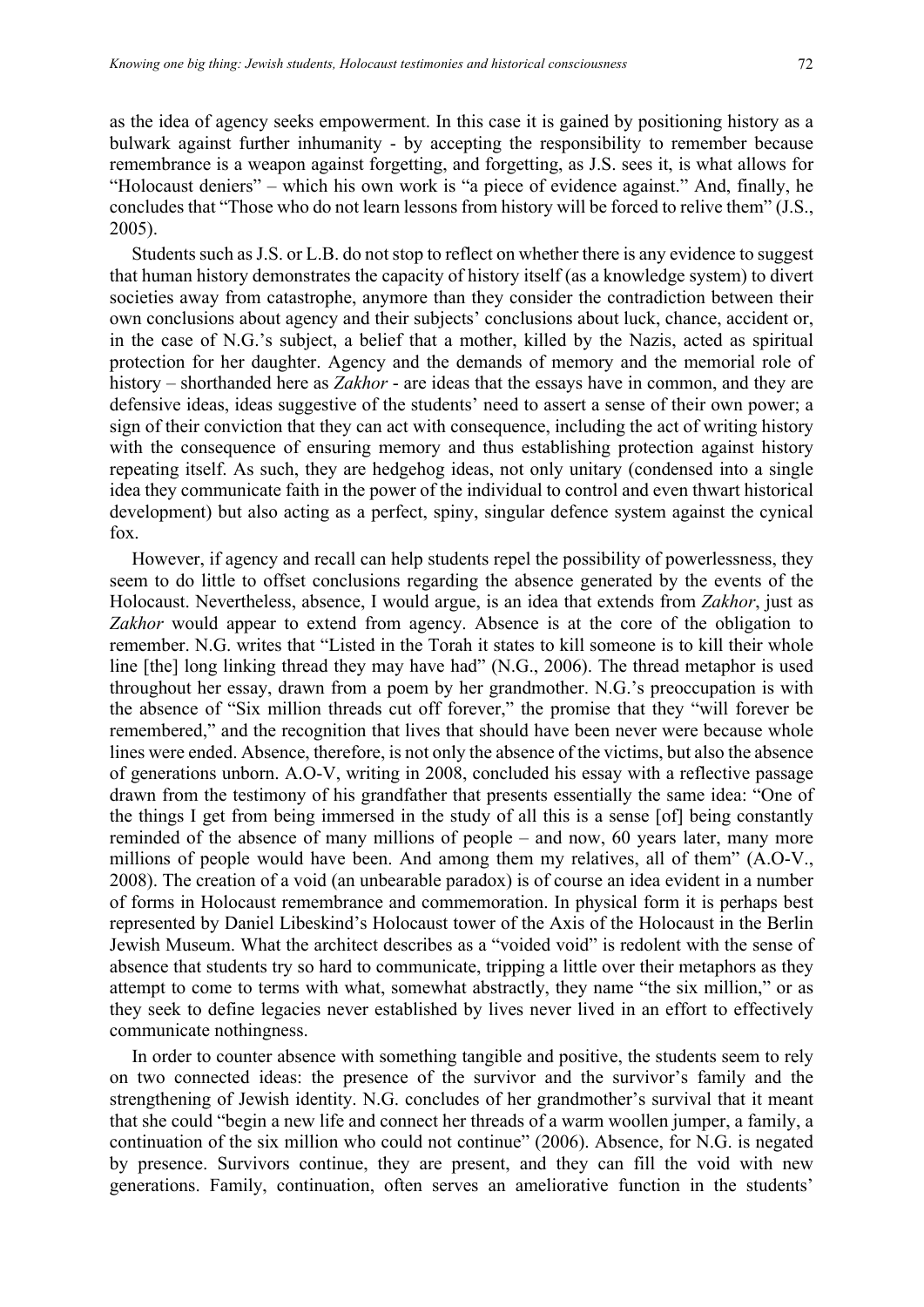understanding of how their family stories should conclude; in other words, how the Holocaust recedes as family is restored. J.K. concludes his work with the remark that "Jeno [his grandfather] is very lucky to have such a big and close family that has regular Shabbat dinners" (2007). The importance of survivors' families, indeed the importance of family Shabbat dinners specifically, is a regular feature of the essays, acting as a counterbalance to absence and frequently linked directly to the strength of the Jewish identity. After his remark about family, J.K. concludes with a line from his grandfather's testimony: "I was born a Jew and I will die a Jew" (2007). A.K. similarly asserts in her conclusion that family and a strengthened Jewish identity are two key aspects of her grandmother's survival story: "Today, Lena is the centre of a loving family," and "Lena does not feel [a] stronger [connection] to Judaism, as a result of the War, [one assumes here that A.K. is referring to religious conviction] however she does feel a stronger connection to her Jewish identity, and what it means to be Jewish" (2010). In his essay "Who is a Jew?" Isaac Deutscher worried over this kind of Jewish identity. For Deutscher, unlike the students studied herein, the strengthening of the Jewish identity appears, initially, the very opposite of an affirmation that can be used to counter or at least balance absence. He asks, "When one raises the question of the Jewish identity, one starts from the assumption of the existence of a positive identity. But are we entitled to make such an assumption?" (Deutscher, 1968) For Deutscher, the assertion of a Jewish identity strengthened by calamity is reactive rather than positive; with his usual frankness Deutscher claims, "I would have preferred the six million men, women, and children, to survive and Jewry to perish" (1968). Nevertheless he offers a declaration of his Jewish identity, in spite of his regarding it as reactive, that is not at all dissimilar to the conclusion A.K. reaches about her grandmother, exclaiming that he is "a Jew by force of my unconditional solidarity with the persecuted and exterminated. I am a Jew because I feel the Jewish tragedy as my own tragedy; because I feel the pulse of Jewish history..." (Deutscher, 1968).

In the end, therefore, history, it seems, is the tie that binds; it is history that frightens us into making unrealistic claims about human agency, it is the pulse of Jewish history that commands remembrance and compels the belief that remembrance will be enough to offset further history, it is history that becomes the keeper and the redeemer of the "voided void," and it is history that consolidates identity. Students' conclusions about the meanings sustained by the Holocaust are, from a philosophical standpoint, entirely understandable historical artefacts – they are made by humans in a particular context for a particular purpose and they turn to the one big thing for the same essentially historical reason that Tolstoy, according to Berlin, tried to be a hedgehog all his life – because to be a fox is much harder; there is less consolation in being a fox, there is less capacity for defence against the excruciating past. But even if, as educators, we can resolve the opposing demands of Holocaust education by regarding all outcomes as possessing historicity of a sort and certainly produced through historical engagement, I would like to make, as a concluding thought, a kind of plea for the fox. A.K., writing in 2014, is not a hedgehog. He is one of the few students whose work I have read who does not describe an obligation to remember, see himself as stationed against cyclical historical development, comment on absence or legacies, consider human agency to have amounted to much during the years of the Holocaust, or made the suggestion that it has given rise to a firmer Jewish identity. Rather, he delivers a historical narrative stripped of all unitary ideas as he offers one appalling development after another in the story of Lilly Wolf.

When recalling Lilly's final conversation with her father A.K. writes, "He asked her what she wanted to be when she grew up. Lilly responded that she wanted to be a ballerina and her father immediately called the local ballet school and organized lessons for her. That was the last time Lilly saw her father" (A.K., 2014). A.K. then traces the fate of Lilly's father as he leaves for Belgium, becomes trapped there by the start of the war, and dies after being deported to Auschwitz. For A.K., the poignancy of the last encounter – the doting father doing something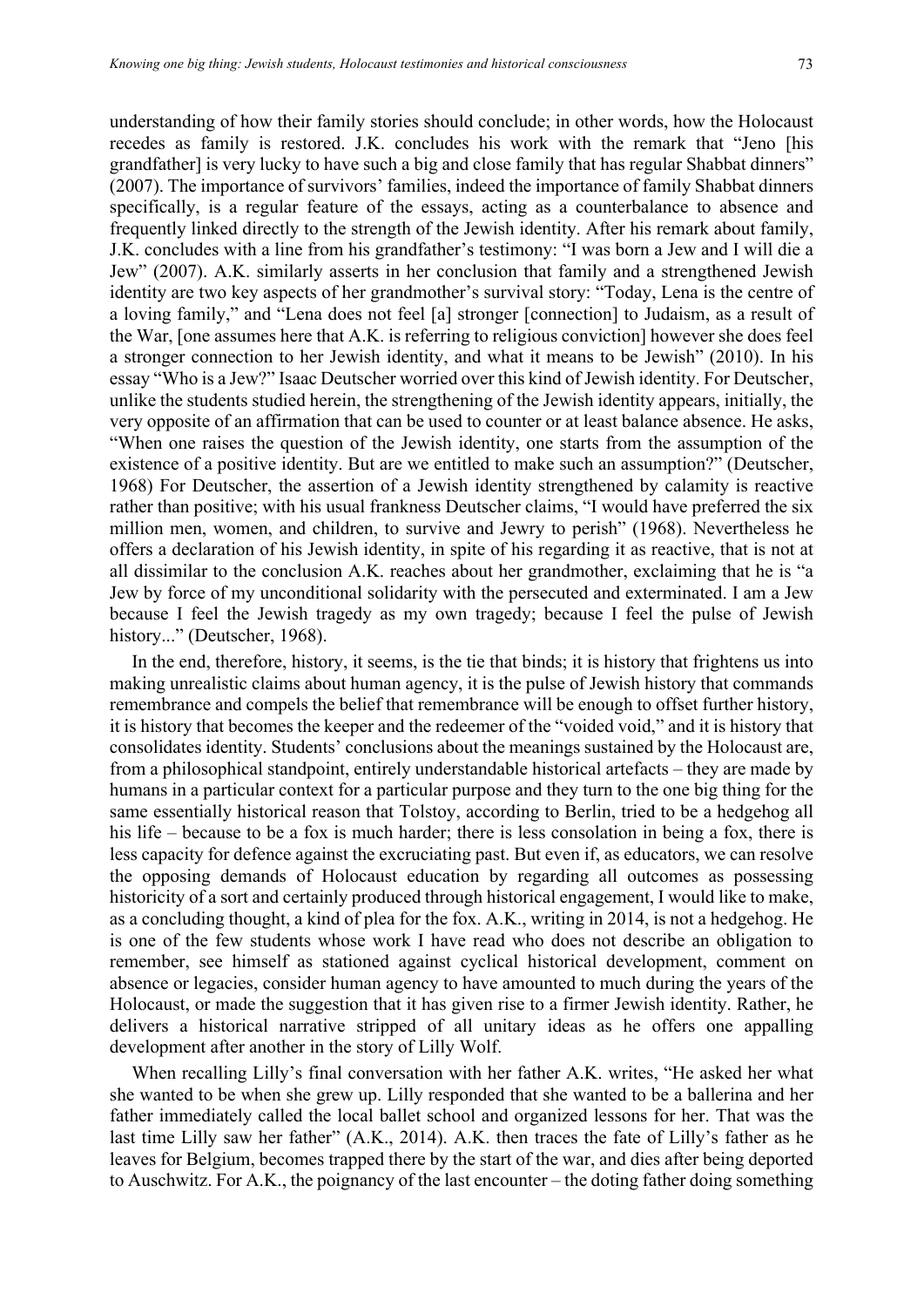caring yet prosaic, never to be seen again – speaks for itself and what it says is entirely singular: a specific girl, Lilly, who possessed an individual, very human goal, to be a ballerina, lost her specific father, Otto, to a sequence of historical events and developments that neither could predict nor have the power to prevent. The whole essay is written in this way. A.K. intersperses the governing (and changing) historical context with the impact that it has on Lilly; he follows her story through the German occupation of Hungary, the turning of the tide with Operation Bagration, an encounter with Raul Wallenberg, the Russian arrival in Hungary. A.K. draws no redeeming meaning from the way in which Lilly's story develops or the fact of her survival. He writes of the Russian arrival in one sentence, in the next he writes of the phenomenon of mass rape ("While the Soviet Army liberated Hungary, Russian soldiers raped an estimated fifty thousand women"), in the next sentence he describes Lilly being cornered by three Russian men before concluding "Lilly was one of those women" (2014). He recounts a sexual relationship with a Hungarian detective who promised protection in exchange for sex. It is a demonstration of the harsh reality of Lilly's experience made without reference to fortitude or resilience of spirit. (2014) He speaks of her bribery of officials and farmers as necessary devices to deal with the immediate situation in which she found herself, rather than a consequence of her will to survive. Without a shred of rhetorical flinching he writes about soldiers laying scrap paper over those who died by the wayside during the forced march from Budapest and Lilly ripping the paper from the bodies in order to roll it around tea as a makeshift cigarette. Such telling moments offer the horror and complexity of both Lilly's experience and her character, a view that is compounded by A.K's admission that "Lilly remembers being very bored while in the ghetto," (2014) an admission that is entirely unusual in this collection. Students routinely focus on the ghetto as a place of deprivation and victimisation, rarely stopping to consider something as ordinary as the tedium of forced inactivity. A.K.'s ability to resist the temptation to skip over aspects of Lilly's story that are deeply human, rather than transcendent, or find hope or offer redemption in the face of appalling history is touching in its willingness to brave the crumbling of life that Nietzsche predicted.

The essay concludes, "She [Lilly] searched the entire ghetto [Budapest] except for one area. Many bodies had been moved into the old *Mikveh* that had no more water in it. The entire *Mikveh* was full with bodies. Lilly could not bear to look for her brother in there and this is where she suspects her brother was. This was in early 1945. Hungary had been liberated. [...] Lilly had survived" (2014). Brutal in its frankness, it leaves the reader almost longing for some of that fifteen-year-old brash sense of agency and empowerment, stretched metaphors and unifying principles. But it is also, perhaps, a necessary lesson that should be delivered to all students; a lesson about the power of these stories to generate meaning without requiring the offering of a unitary or unifying idea. By resisting the additional temptation to draw from Lilly's own account (or his treatment of it) a connotation clearly contingent on his own sense of what her story means (or what he needs it to mean) A.K. is confirming the autonomy, the individuality of Lilly and her experience. In doing so he is developing a form of historical consciousness that arguably defines the invaluable contribution of the fox. Viktor Frankl, neurologist, psychiatrist and Holocaust survivor, concludes his thoughts on *Man's Search For Meaning* with the words,

In view of the possibility of finding meaning in suffering, life's meaning is an unconditional one, at least potentially. That unconditional meaning, however, is paralleled by the unconditional value of each and every person. It is that which warrants the indelible quality of the dignity of man. Just as life remains potentially meaningful under any conditions, even those which are most miserable, so too does the value of each and every person stay with him or her (2008).

A.K., by allowing Lilly to be the centre of her own story, without adding the exigencies of his own need for a sense of empowerment, or his own role in fostering awareness, or the demands of Jewish identity, has allowed focus to remain squarely on the individual historical experience